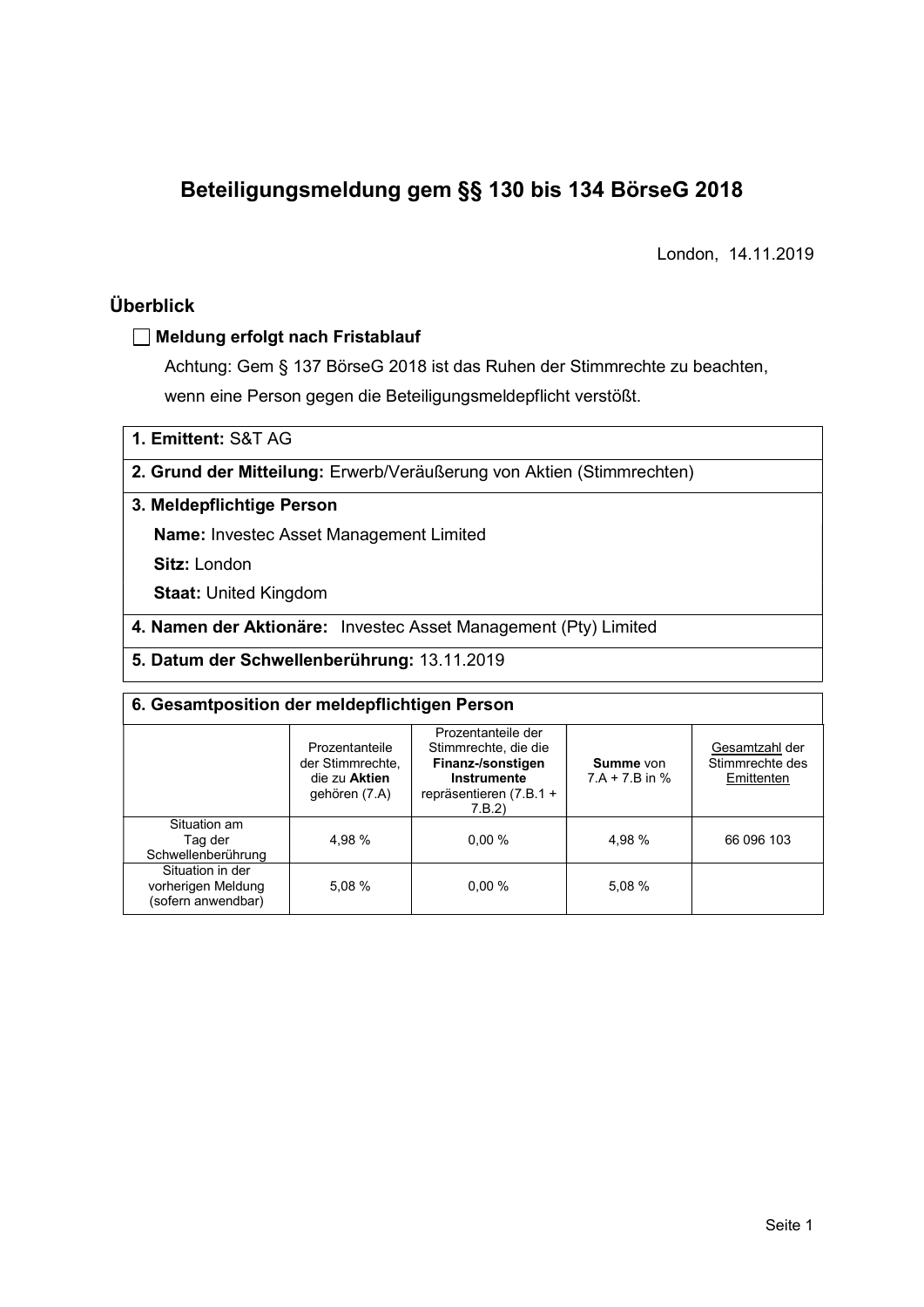# Details

# 7. Details über die gehaltenen Instrumente am Tag der Berührung der Schwelle:

|                 | A: Stimmrechte, die zu Aktien gehören   |                                         |                                         |                                    |
|-----------------|-----------------------------------------|-----------------------------------------|-----------------------------------------|------------------------------------|
|                 | Anzahl der Stimmrechte                  |                                         | Prozentanteil der Stimmrechte           |                                    |
| ISIN der Aktien | <b>Direkt</b><br>(§ 130 BörseG<br>2018) | Indirekt<br>$(S$ 133 Börse $G$<br>2018) | <b>Direkt</b><br>(§ 130 BörseG<br>2018) | Indirekt<br>(§ 133 BörseG<br>2018) |
| AT0000A0E9W5    |                                         | 3 292 340                               |                                         | 4,98 %                             |
| Subsumme A      | 3 292 340                               |                                         | 4,98 %                                  |                                    |

| B 1: Finanzinstrumente / sonstige Instrumente gem § 131 Abs 1 Z 1 BörseG 2018 |                                |              |                                                         |                                  |  |  |
|-------------------------------------------------------------------------------|--------------------------------|--------------|---------------------------------------------------------|----------------------------------|--|--|
| Art des Instruments                                                           | Ausübungsfrist<br>Verfalldatum |              | Anzahl der Stimmrechte<br>die erworben werden<br>können | Prozentanteil der<br>Stimmrechte |  |  |
|                                                                               |                                |              |                                                         |                                  |  |  |
|                                                                               |                                | Subsumme B.1 |                                                         |                                  |  |  |

| B 2: Finanzinstrumente / sonstige Instrumente gem § 131 Abs 1 Z 2 BörseG 2018 |              |                |                                    |                           |                                     |  |
|-------------------------------------------------------------------------------|--------------|----------------|------------------------------------|---------------------------|-------------------------------------|--|
| Art des<br>Instruments                                                        | Verfalldatum | Ausübungsfrist | Physisches oder<br>Cash Settlement | Anzahl der<br>Stimmrechte | Prozentanteil<br>der<br>Stimmrechte |  |
|                                                                               |              |                |                                    |                           |                                     |  |
|                                                                               |              |                | Subsumme B.2                       |                           |                                     |  |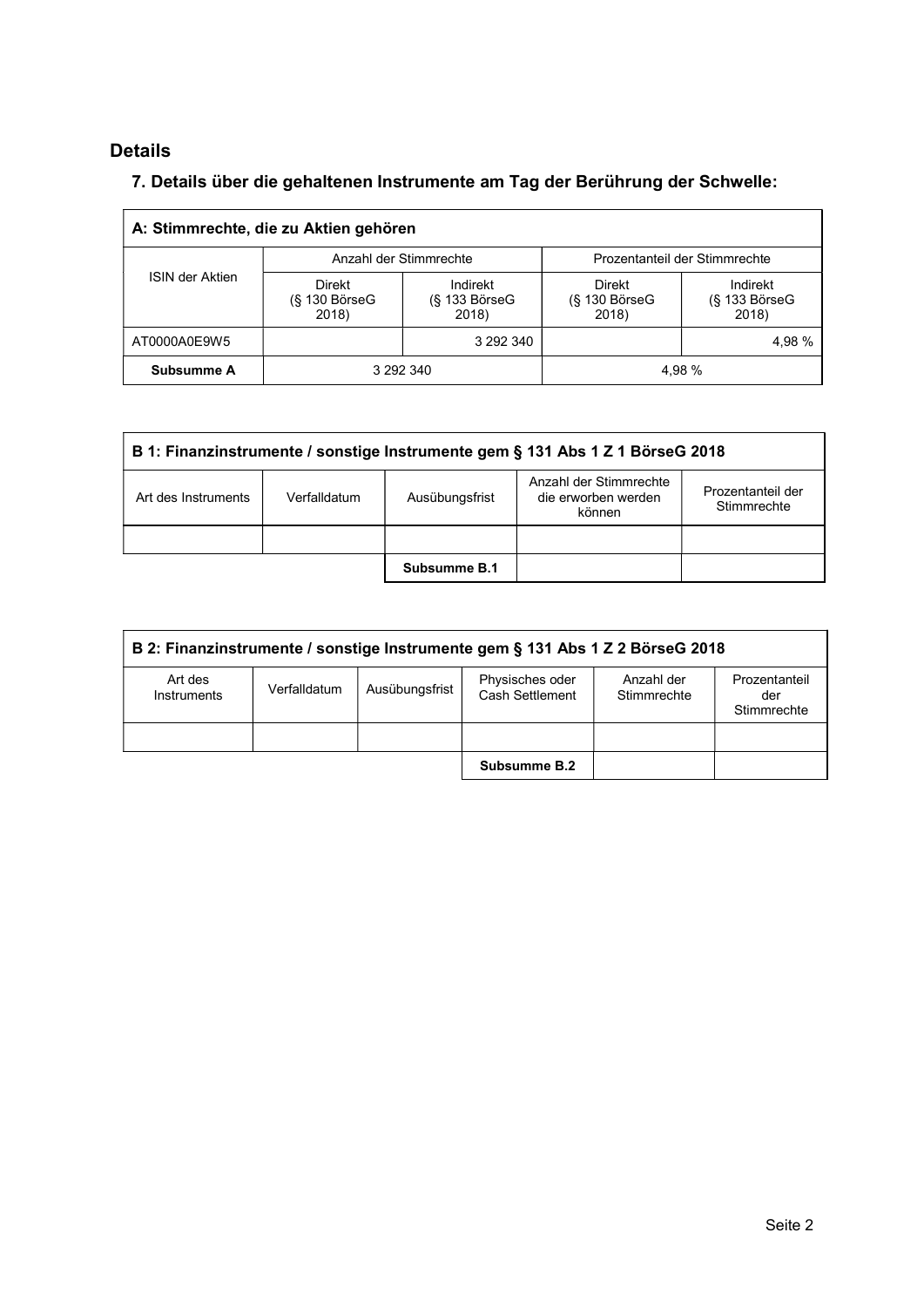### 8. Information in Bezug auf die meldepflichtige Person:

 $\boxtimes$  Die meldepflichtige Person (Punkt 3) wird nicht von einer natürlichen/juristischen Person kontrolliert und kontrolliert auch keine andere Person, die direkt oder indirekt Instrumente am Emittenten hält.

 Volle Kette der kontrollierten Unternehmen, über die die Stimmrechte und/oder Finanz- /sonstigen Instrumente gehalten werden, beginnend mit der obersten kontrollierenden natürlichen oder juristischen Person:

### 9. Im Falle von Stimmrechtsvollmacht

Datum der Hauptversammlung: -

Stimmrechtsanteil nach der Hauptversammlung: - entspricht - Stimmrechten

### 10. Sonstige Kommentare:

Investec Asset Management Ltd has been granted the power to make decisions with respect to voting discretion in relation to the shares herein, but does not directly hold them. As part of a group of companies, this disclosure is made by Investec Asset Management Limited jointly on behalf of Investec Asset Management Limited and Investec Asset Management (Pty) Limited.

London am 14.11.2019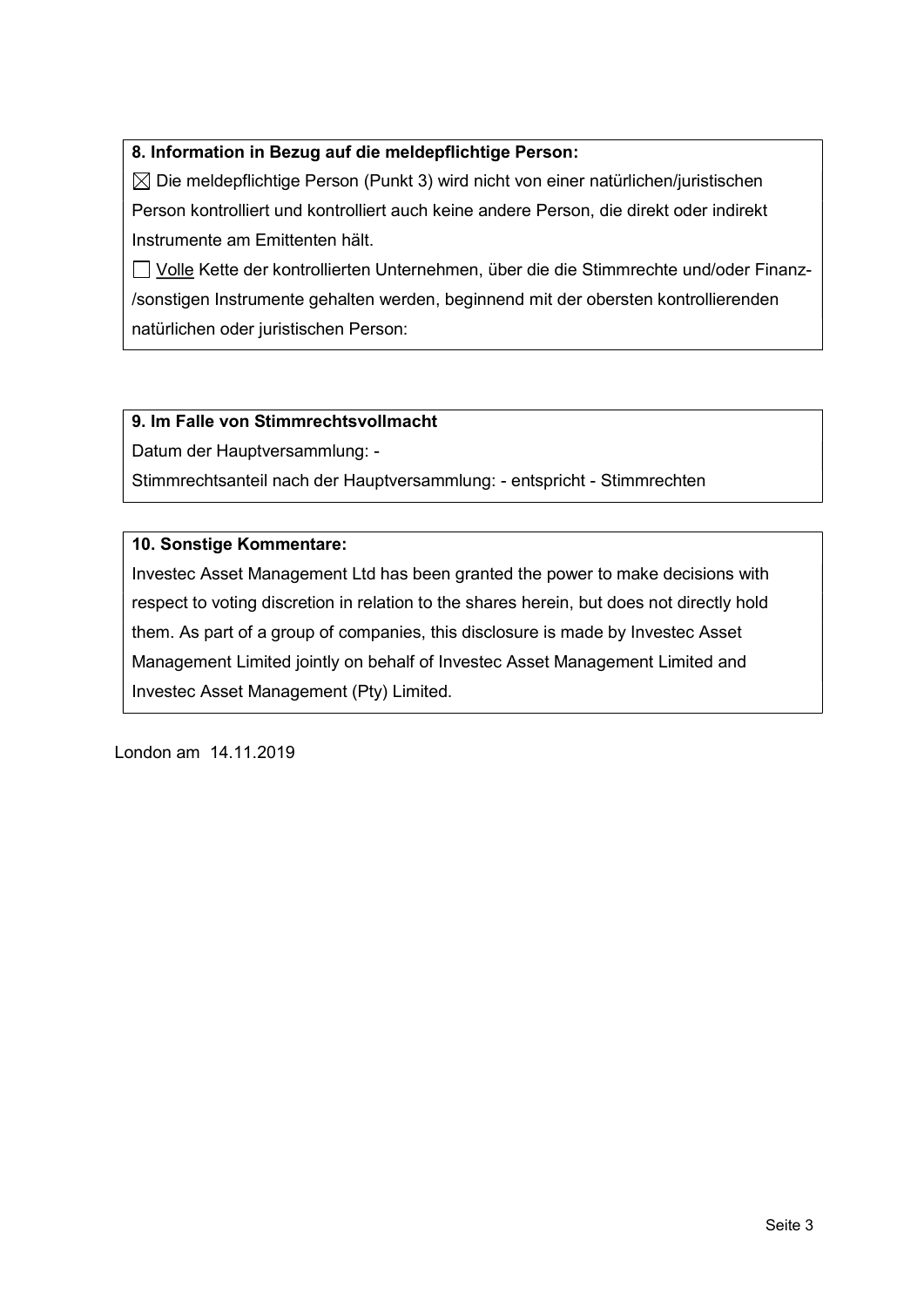# Major holdings notification pursuant to Sec. 130 to 134 BörseG 2018<br>London, 14.11.2019

London, 14.11.2019

### **Overview**

### $\Box$  Notification made after deadline

Caution: In case of violations of major holdings notification rules, please pay attention to Section 137 BörseG 2018 (Suspension of voting rights)

1. Issuer: S&T AG

2. Reason for the notification: Acquisition or disposal of voting rights

### 3. Person subject to notification obligation

Name: Investec Asset Management Limited

City: London

Country: United Kingdom

4. Name of shareholder(s): Investec Asset Management (Pty) Limited

### 5. Date on which the threshold was crossed or reached: 13.11.2019

### 6. Total positions

|                                                                                | % of voting rights<br>attached to<br>shares $(7.A)$ | % of voting rights<br>through<br>financial/other<br>instruments $(7.B.1 +$<br>7.B.2) | <b>Total</b> of both in %<br>$(7.A + 7.B)$ | Total number of<br>voting rights of<br><u>issuer</u> |
|--------------------------------------------------------------------------------|-----------------------------------------------------|--------------------------------------------------------------------------------------|--------------------------------------------|------------------------------------------------------|
| Resulting situation on the<br>date on which threshold<br>was crossed / reached | 4.98 %                                              | $0.00 \%$                                                                            | 4,98 %                                     | 66 096 103                                           |
| Position of previous<br>notification (if applicable)                           | 5.08 %                                              | $0.00 \%$                                                                            | 5,08 %                                     |                                                      |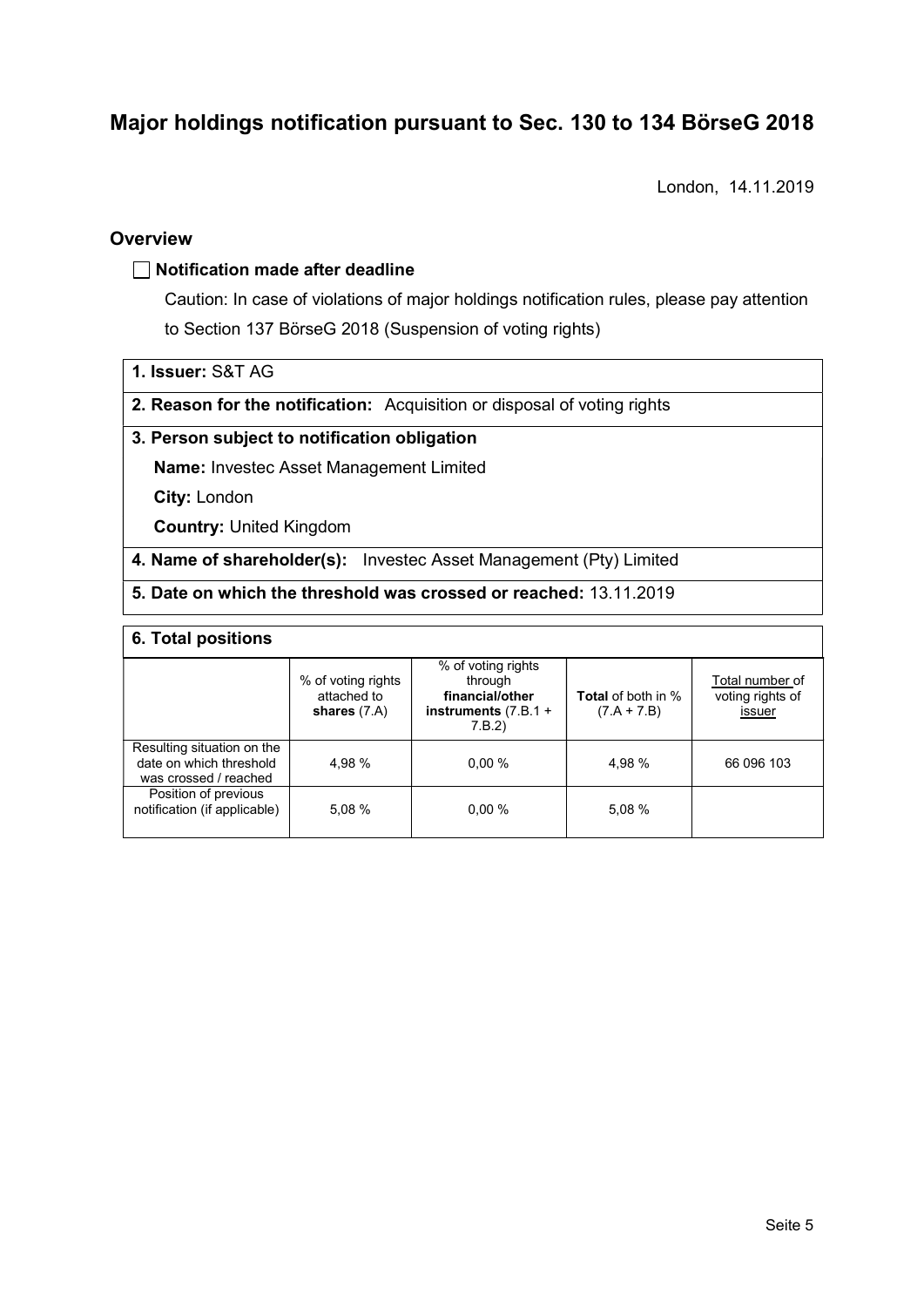# Details

# 7. Notified details of the resulting situation:

|                   | A: Voting rights attached to shares |                                      |                                           |                                      |
|-------------------|-------------------------------------|--------------------------------------|-------------------------------------------|--------------------------------------|
|                   | Number of voting rights             |                                      | % of voting rights                        |                                      |
| <b>ISIN Code</b>  | Direct<br>(Sec 130 BörseG<br>2018)  | Indirect<br>(Sec 133 BörseG<br>2018) | <b>Direct</b><br>(Sec 130 BörseG<br>2018) | Indirect<br>(Sec 133 BörseG<br>2018) |
| AT0000A0E9W5      |                                     | 3 292 340                            |                                           | 4,98 %                               |
| <b>SUBTOTAL A</b> | 3 292 340                           |                                      | 4,98 %                                    |                                      |

| B 1: Financial / Other Instruments pursuant to Sec. 131 para. 1 No. 1 BörseG 2018 |                        |                     |                                                                                      |                    |  |  |
|-----------------------------------------------------------------------------------|------------------------|---------------------|--------------------------------------------------------------------------------------|--------------------|--|--|
| Type of instrument                                                                | <b>Expiration Date</b> | Exercise Period     | Number of voting<br>rights that may be<br>acquired if the<br>instrument is exercised | % of voting rights |  |  |
|                                                                                   |                        |                     |                                                                                      |                    |  |  |
|                                                                                   |                        | <b>SUBTOTAL B.1</b> |                                                                                      |                    |  |  |

| B 2: Financial / Other Instruments pursuant to Sec. 131 para. 1 No. 2 BörseG 2018 |                    |                    |                    |                               |                            |                       |
|-----------------------------------------------------------------------------------|--------------------|--------------------|--------------------|-------------------------------|----------------------------|-----------------------|
|                                                                                   | Type of instrument | Expiration<br>Date | Exercise<br>Period | Physical /<br>Cash Settlement | Number of<br>voting rights | % of voting<br>rights |
|                                                                                   |                    |                    |                    | <b>SUBTOTAL B.2</b>           |                            |                       |